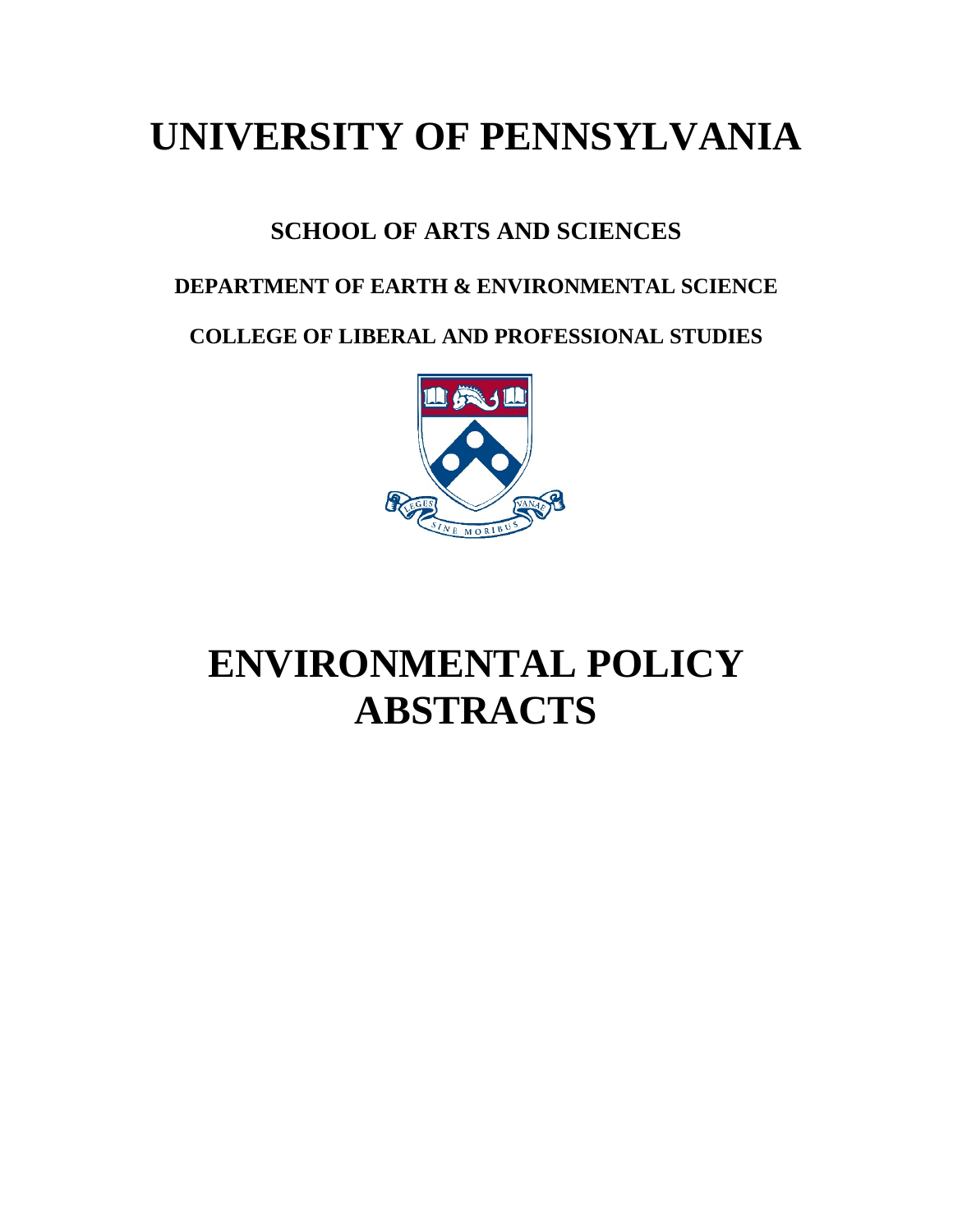## **RAISING PUBLIC AWARENESS ABOUT MUNICIPAL SOLID WASTE SORTING IN KAZAKHSTAN**

**Dinara Azhigaliyeva**

**Readers: Stanley L. Laskowski, University of Pennsylvania Joseph Lisa, US Environmental Protection Agency**

The problem of waste generation is one of the most relevant in Kazakhstan. By 2014 the country accumulated more than 100 million tons of municipal solid waste, which were disposed of in landfills without pre-sorting or any treatments. Today, almost all landfills in Kazakhstan do not meet ecological and sanitary requirements and are already over capacity. In order to solve the existing problems with generated municipal solid waste, the Government of Kazakhstan started to gradually introduce municipal solid waste separation in select cities in July 2016 by installing recycling bins and investing money in waste infrastructure. However, the problem with these activities is that there is little attention given to the role citizens have in the process of municipal solid waste sorting.

This project focused on raising public awareness in Kazakhstan in regards to municipal solid waste sorting and encouraging citizens to be involved in the process of separating municipal solid waste. In-depth interviews with local government representatives in Kazakhstan and the United States were conducted to study the practices of municipal solid waste management at the municipal level in both countries. This project also includes a comprehensive literature review of case studies of OECD countries with wellestablished municipal solid waste management practices, namely: Germany, Netherlands, and Switzerland. This project reviewed existing information that relates to the separation of municipal solid waste in Kazakhstan, gathered appropriate and applicable practices and strategies from around world in search for those that could best guide Kazakhstan's transition to a more streamlined process of separation and collection of municipal solid waste, and finally, suggest recommendations on how to increase awareness and educational attainment of the citizens of Kazakhstan regarding the necessity for separate collection of municipal solid waste.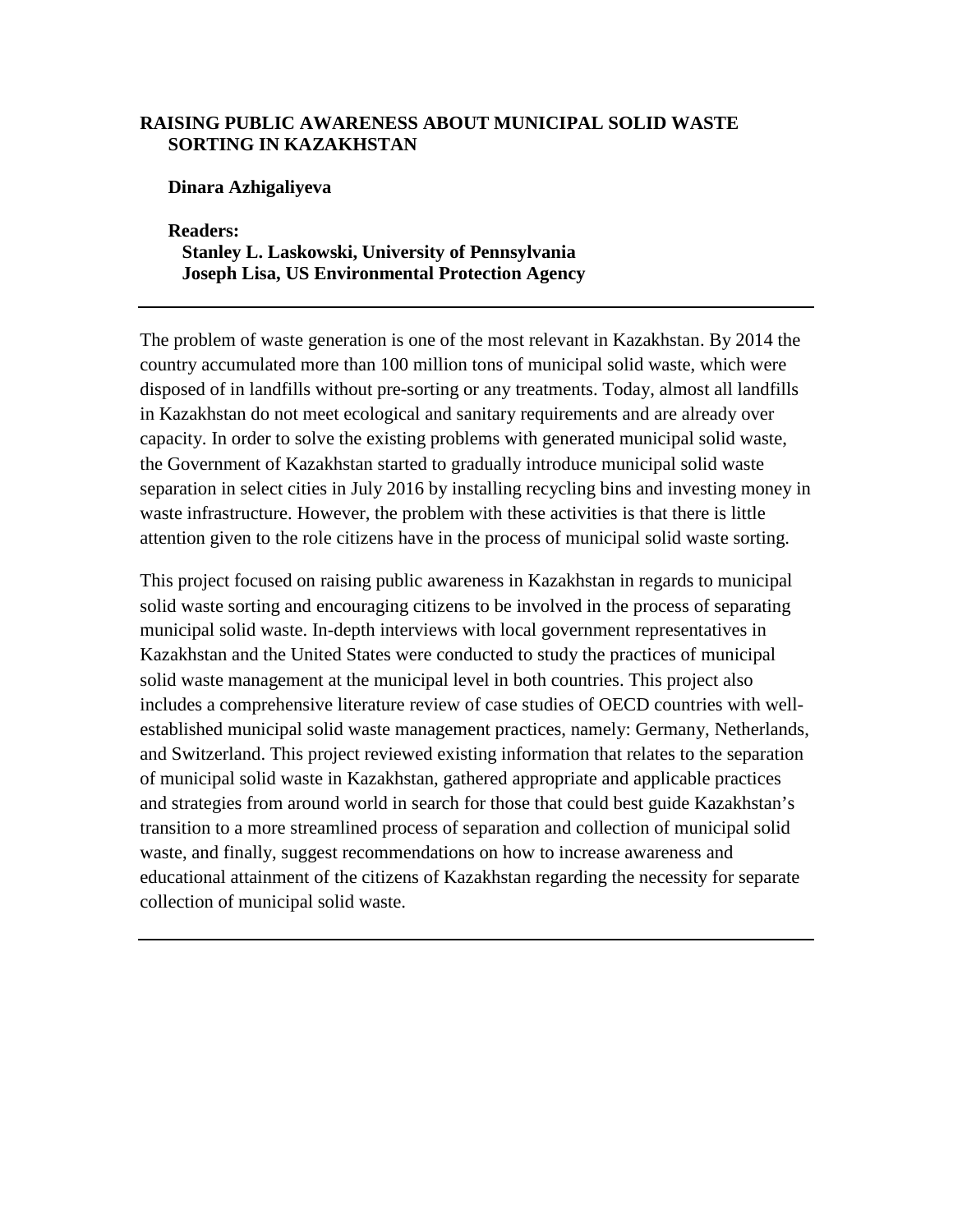# **LAND PRESERVATION, REGULATION AND RESTORATION OF RIPARIAN FOREST BUFFERS: PROMOTING THE ENVIRONMENTAL HEALTH OF WATERSHEDS IN THE MID-ATLANTIC REGION**

**Robyn Leto (2017)**

#### **Readers:**

**Thomas Daniels, Ph.D, City & Reg. Planning, University of Pennsylvania Joseph Lisa, J.D., US Environmental Protection Agency**

The inevitable connection between land and water resources highlights the importance of land use planning, best management practices and regulations and restoration to protect riparian forest buffers to promote water source protection and water quality management. The development of forested land along streams and other water sources as well as agricultural activities destroy natural riparian buffers that once trapped and filtered nonpoint source pollution before reaching waterways. Studies have shown that more forest cover in a watershed results in better water quality and lower drinking water treatment costs. A comprehensive plan for source water protection should be created for important watersheds including assessing threats to drinking water, mapping high-priority land for protection, riparian buffer protection and restoration and enactment of stormwater regulations and zoning that protect riparian buffers.

This paper explored: (1) the literature on the ecological importance of maintaining forest cover and riparian buffers in watersheds as well as state and local initiatives designed to protect water quality of watersheds and drinking water sources including the recently adopted Delaware River Watershed Initiative; (2) state and local efforts in effect that ensure riparian buffer protection; (3) stormwater regulations and best management practices in various states including Maryland where many counties adopted 100-foot setbacks from streams, rivers and lakes; (4) riparian buffer restoration programs; and (5) case studies where conservation easements are created as a means to restrict conversion of forested buffers. The comprehensive management plan developed on behalf of the New Jersey Pinelands Commission was examined to determine the effectiveness of land preservation in protecting water sources in the Pinelands. This study also examined the strategies and progress of protecting riparian buffers in the Chesapeake Bay Watershed. Local watersheds must assess whether land preservation, regulation or restoration is the appropriate strategy for their watershed.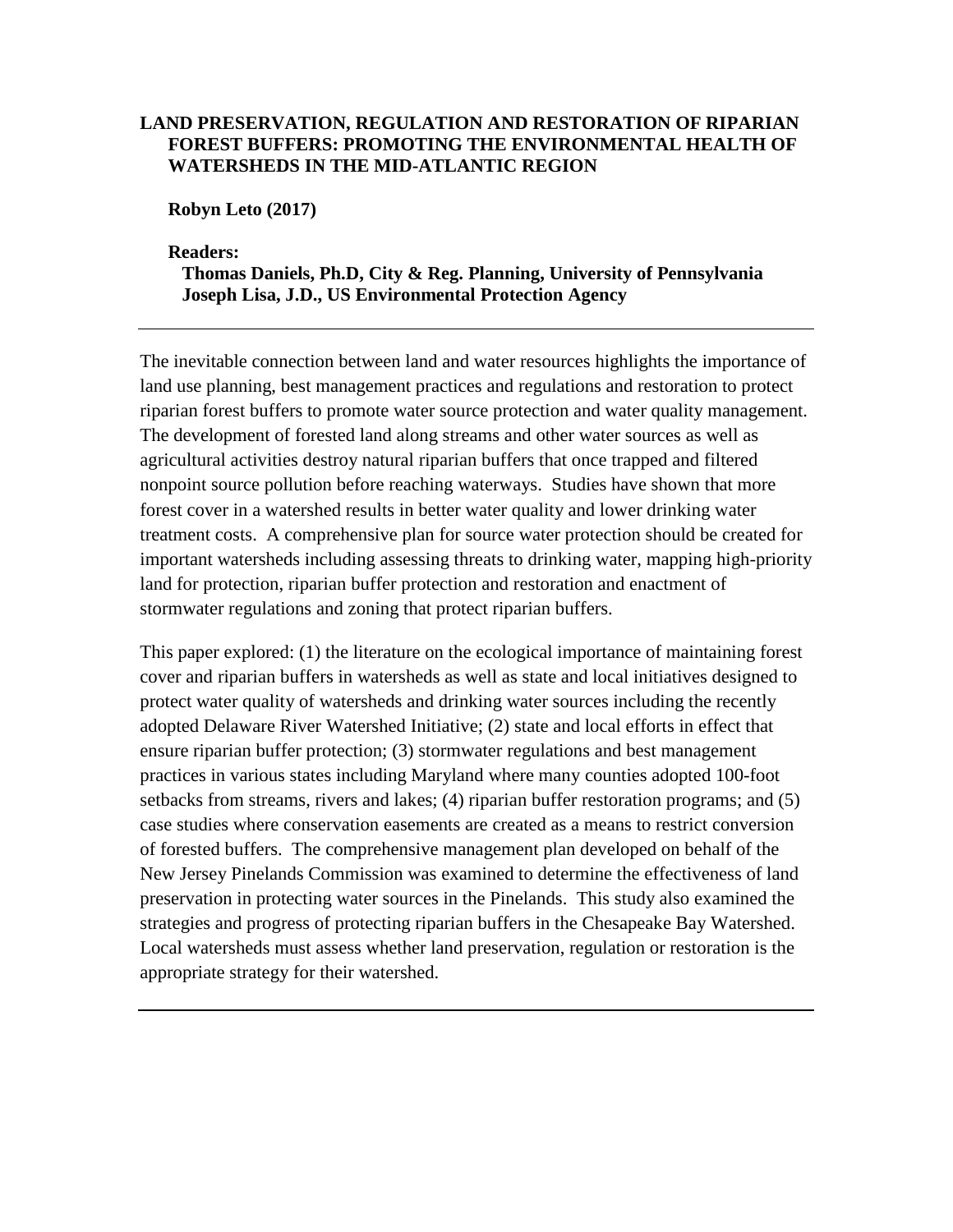# **FOOD WASTE TO ENERGY PROGRAMS: RECOMMENDATIONS FOR IMPLEMENTATION**

**Christine Vasko (2017)**

**Readers:** 

# **Stan Laskowski, Earth & Env Science, University of Pennsylvania Michael Kulik, Earth & Env Science, University of Pennsylvania**

Food waste is a big problem, not just in the U.S., but globally. This paper gives a comprehensive background on the facts and figures surrounding food waste, and the associated environmental, economic, and social impacts. There are many different actions that can be taken to reduce food waste, and this study explores those actions and their benefits. Primarily though, this research looks at existing programs in the U.S. and Europe that currently use food waste as feedstock at wastewater treatment facilities in a process called anaerobic digestion. A valuable by-product of anaerobic digestion is biogas, which can be used to make energy that can then be used to power the wastewater treatment plant or even sold back to the grid. These programs are called food waste-toenergy programs. Conclusions are then drawn about what other wastewater treatment facilities or cities in the U.S. can do to implement similar programs. The following three questions were addressed:

- 1. What are the factors that make a food waste-to-energy program at a wastewater treatment facility successful?
- 2. What steps can be taken for other wastewater treatment facilities or cities in the U.S. to implement a successful food waste-to-energy program, and what should be avoided?
- 3. What are the major hurdles that need to be overcome when implementing this type of program?

Using food waste as feedstock in anaerobic digestion at wastewater treatment plants takes an environmental, social, and economic problem and turns it into a sustainable solution that would benefit the U.S. through more widespread implementation.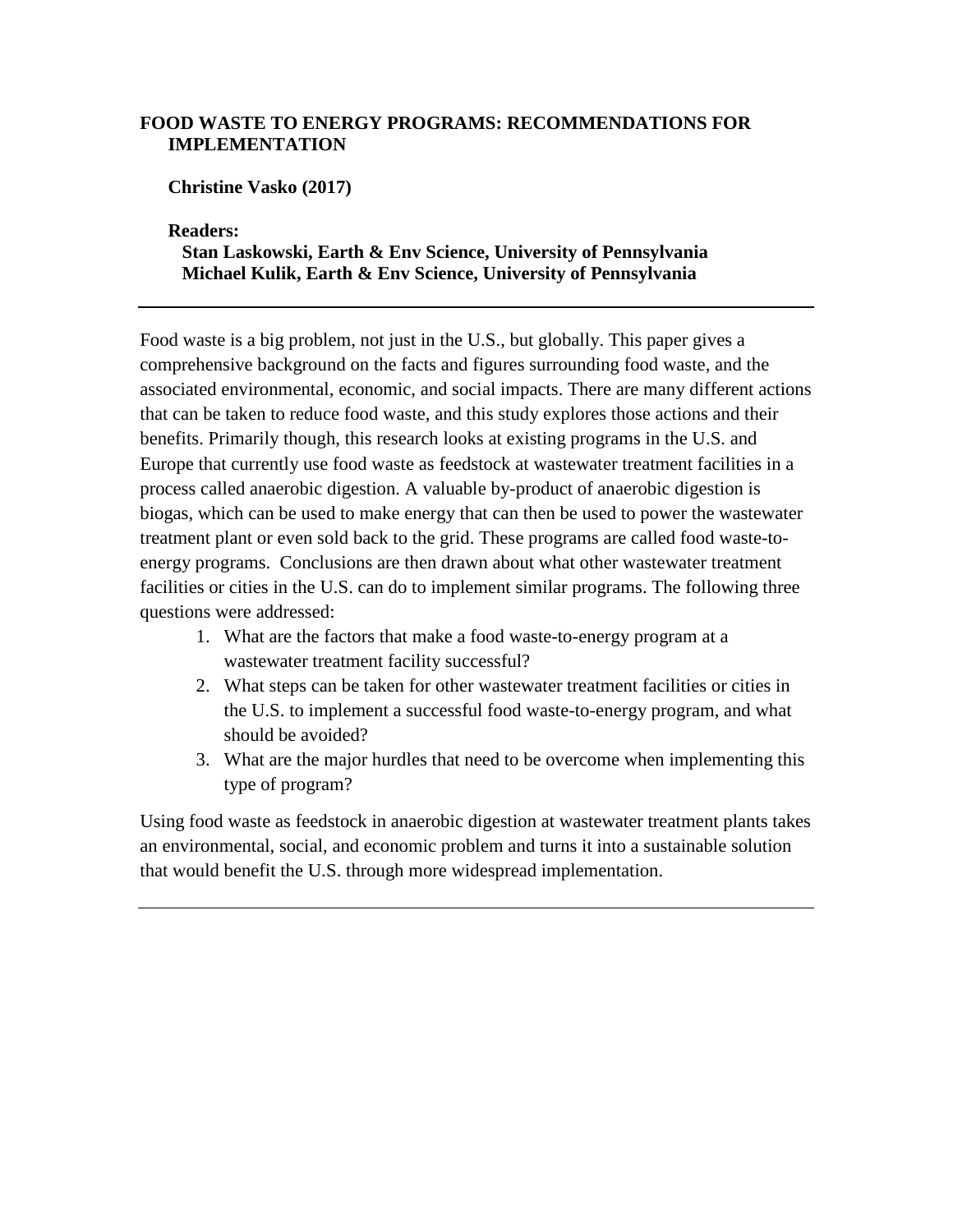## **THE PLAN FOR THE VALLEYS: ASSESSING IAN McHARG'S VISION 50 YEARS LATER**

**George Hundt, Jr. (2016)**

**Readers:**

**Thomas L. Daniels, City & Regional Planning, University of Pennsylvania John C. Keene, City & Regional Planning, University of Pennsylvania**

Development pressures threatening northwestern Baltimore County, Maryland in the early 1960s led to the creation of a citizens group, the Valleys Planning Council (VPC), which in turn commissioned University of Pennsylvania Professors David Wallace and Ian McHarg to produce a land-use study. The *Plan for the Valleys* (1964) positively influenced land preservation and planning in this rural area and beyond. *The PFV* largely reflected McHarg's philosophy regarding ecological determinism. The arc of his career is addressed in the context of *The Plan*. This Capstone examines the region's vulnerabilities which necessitated *The PFV*, its visionary elements, and its long-term impacts. Focus is given to the political difficulties of implementation, and to the ancillary roles of an urban growth boundary, downzoning, and conservation easements. The partnership between the VPC and County planners was effective, but resists broader application at the same scale. *The PFV*, in fact, was only partially implemented. While it functioned as a catalyst for the extensive preservation of the countryside, significant design elements were omitted. The related failure to adopt a transfer of development rights program has contributed to a shortage of affordable housing in Baltimore County by limiting a differentiated built environment.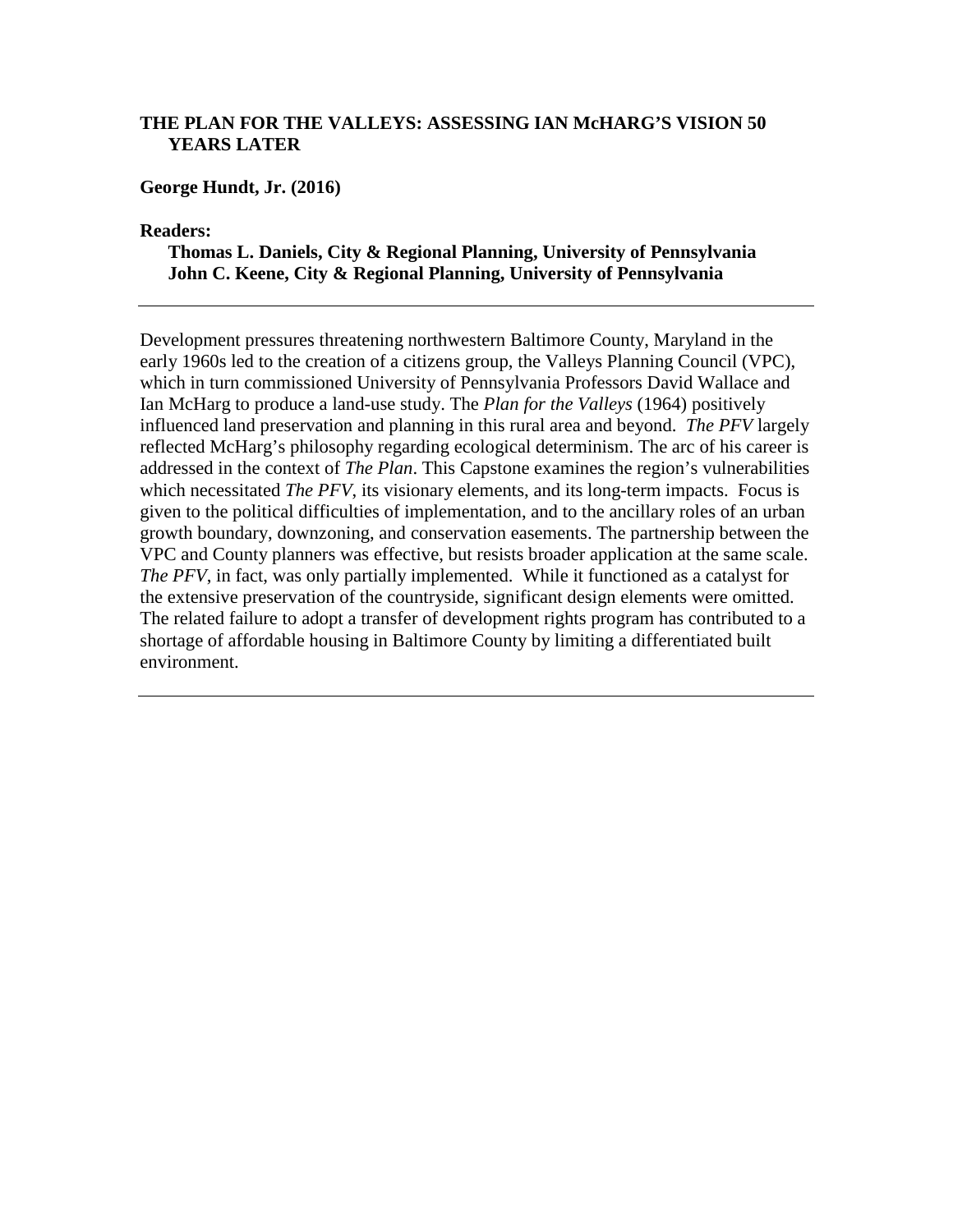# **THE IMPACT OF DEFORESTATION: A CASE STUDY OF THE NIGER DELTA REGION, NIGERIA**

#### **Salimatu Comah Lamin (2016)**

**Readers:** 

#### **John C. Keene, City & Regional Planning, University of Pennsylvania Stanley Laskowski, Earth & Env Science, University of Pennsylvania**

The Niger Delta region of Nigeria is blessed with freshwater swamp forest, which was once one of the richest ecosystems in the world. This ecosystem, through its diversity of species plays a vital role at local and global levels by providing economic growth, employment, and food security. It also shapes the environment and influences local climate conditions. However, this coastal vegetation has been faced with huge environmental problems resulting from an alarming rate of deforestation (from uncontrolled logging, agriculture activities, mining activities, and exploitation), and other exploration activities. These excessive environmental degradation activities have over the years taken on a dimension which is endemic in the Niger Delta due to the lack of adequate environmental education, legislation and law enforcement. The environmental impacts from these activities bring about disease, poverty, hunger and impoverishment as these natural resources are not being used in a sustainable manner.

This report examined the environmental impacts of deforestation; and the environmental management enforcement strategies with respect to the Niger Delta Region. The focus is on the environmental impacts and control of deforestation as it affects the Delta Region with a view to offering sustainable solutions. This report provides sustainable proactive and corrective solutions to the economic, social, and environmental problems associated with deforestation in the region and can be used as a valuable tool for future studies of deforestation and environmental degradation in the Niger Delta Region while also serving as an instrument for informed decision-making to enhance policy implementation and speed up local development.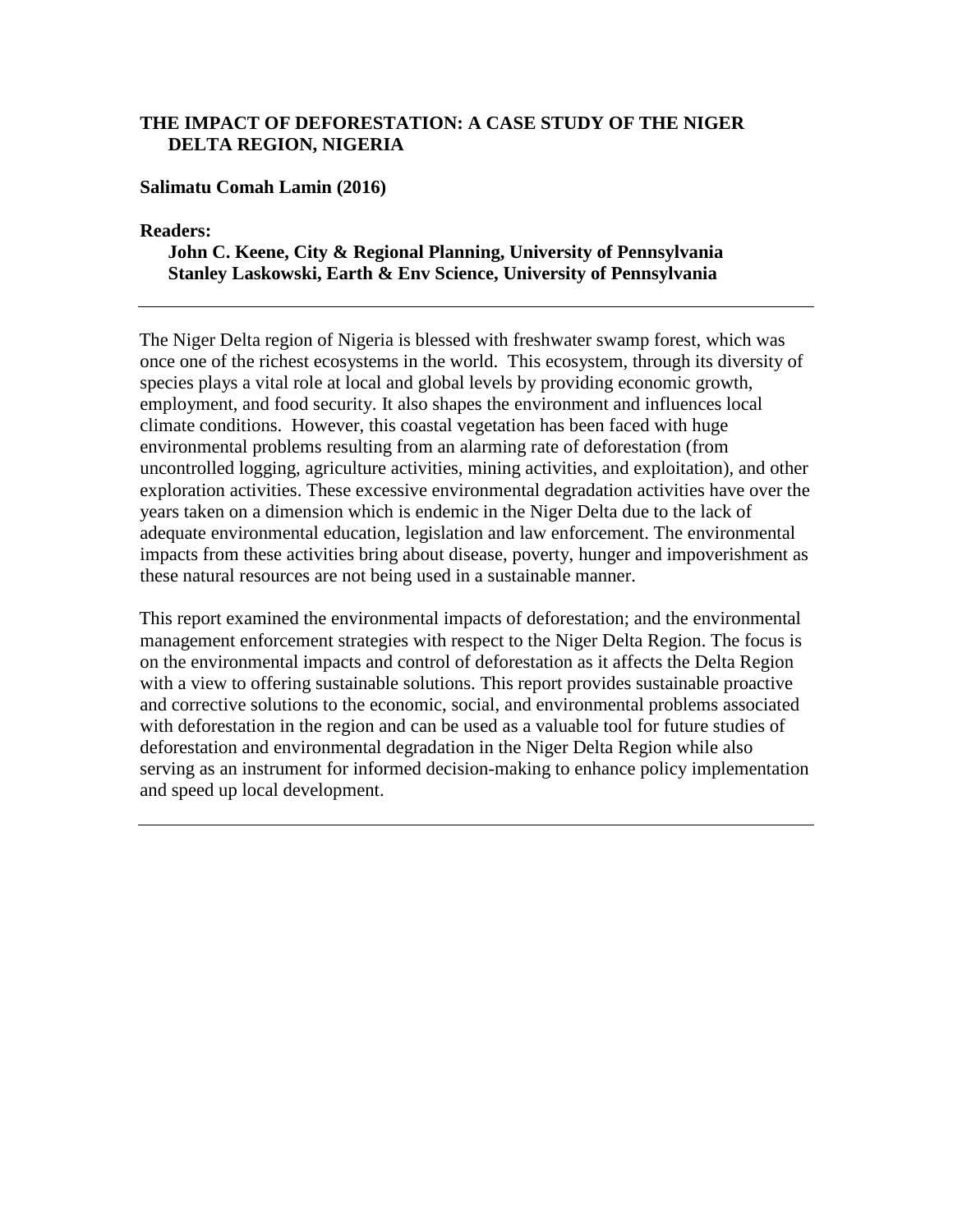# **FINANCING WATER, SANITATION AND HYGIENE (WASH) IN SCHOOLS IN RURAL CHINA**

**Shuang Song (2016)**

**Readers:**

# **Stanley Laskowski, Earth & Env. Science, University of Pennsylvania Heather Murphy, Temple University College of Public Health**

In 2015, China achieved both the Millennium Development Goals' targets for improved drinking water and basic sanitation: the proportions of people with access to improved drinking water and sanitation increased from 67% to 95% and 48% to 76% respectively during the past 25 years (WHO, & UNICEF, 2015). However, the achievement of UN MDGs conceals the disparity among different socioeconomic groups: a large proportion of students in rural China still do not have access to what China has claimed to achieve. Furthermore, little data are collected or analyzed on improvements in WASH in schools, especially in rural areas. This report attempts to fill in this research gap by presenting a comprehensive picture of the main funding sources for WASH in schools in rural China from a top-down perspective based on literature reviews of government reports, NGOs reports, publically accessible official data and academic papers.

This report finds that WASH in schools in rural China is mainly funded through government investments on improving water supply and sanitation in rural areas, education expenditures and funds from international organizations and domestic NGOs. Through drafting the national Five-Year Plans on improving water supply and sanitation in rural areas, the National Development and Reform Commission, the Ministry of Water Resources, the Ministry of Health and the Ministry of Environmental Protection are in charge of allocating funds for the initial capital costs of WASH projects in schools in rural China. Funding from the Ministry of Education is responsible for covering the reoccurring costs and serves as a complement to the capital costs. International aid and loans and domestic charities are important financing sources for WASH projects in some remote rural areas.

Problems of current financing mechanism of WASH in schools in rural China identified in this report include lack of independent national action and budget plans for WASH in schools in rural areas, lack of clearly defined responsibilities of government agencies involved in WASH in schools in rural areas, weakly enforced standards, lack of monitoring and assessment and ignorance of hygiene education in rural areas.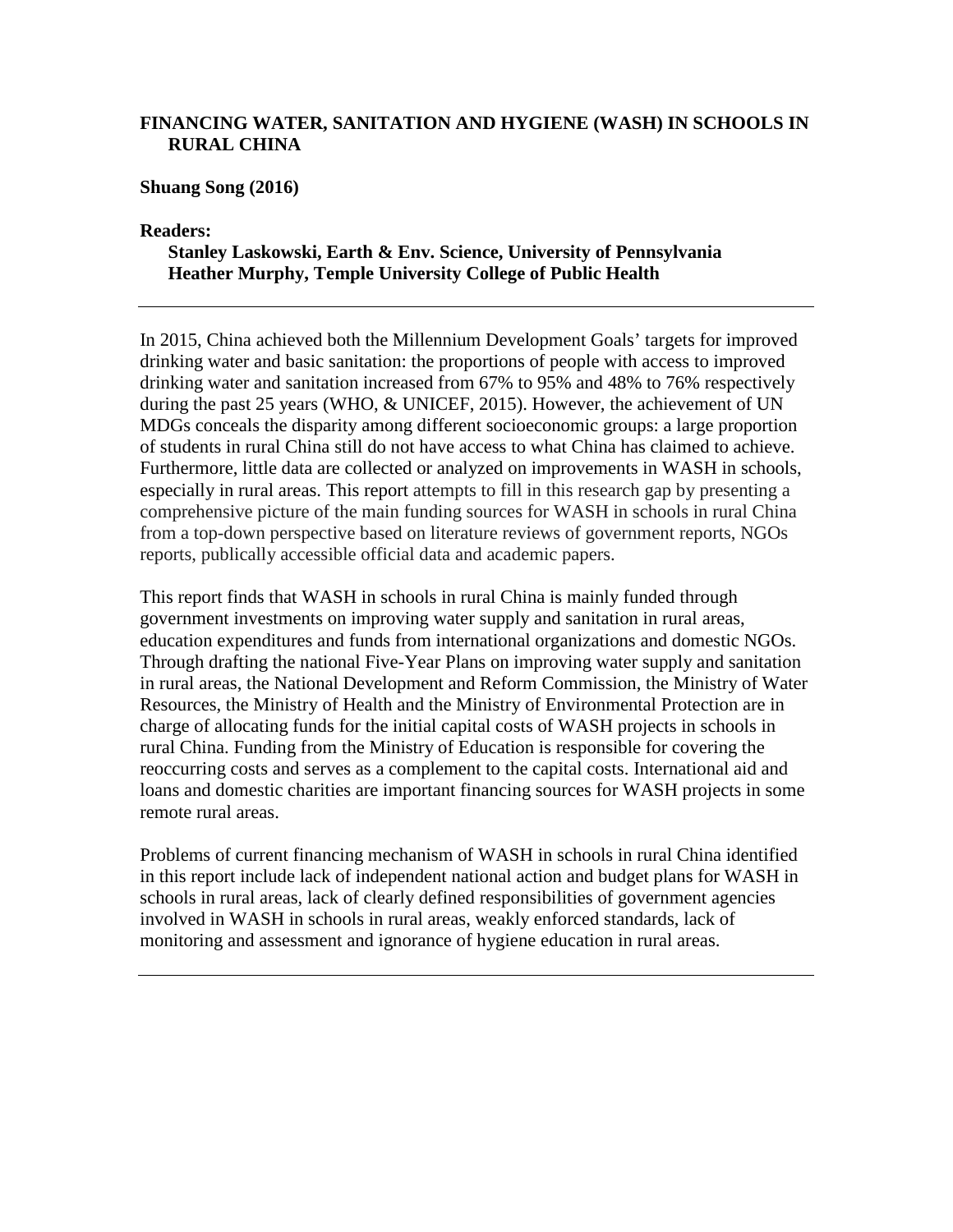## **THE BARRIERS AND OPPORTUNITIES FOR IMPROVING ENERGY EFFICIENCY FOR LOW-INCOME RESIDENTS IN PHILADELPHIA**

**Michael Truax (2016)**

**Readers:**

**Andrew Huemmler, Engineering & Applied Sciences, University of Pennsylvania Stanley Laskowski, Earth & Env Science, University of Pennsylvania**

This brief is aimed to present information regarding the barriers and opportunities for energy efficiency & weatherization investments for low-income residents in Philadelphia. This will be used to show Philadelphia's City Council, and energy efficiency  $\&$ weatherization financial institutions, the extent and diversity of low-income residents within the city, availability of government and utility backed financial investments to help fund energy efficiency investments, and to show the feasibility of an On-Bill Recovery (OBR) program to make financing these investments easier for all parties. This information can be used to assist the City of Philadelphia's efforts in launching the recently announced *Philadelphia Energy Campaign*, which is a 10-year, \$1 billion jobs program that will address the lack of energy efficiency investments throughout the city's low-income residential properties (in addition to its municipal buildings, public schools, and small businesses). It can also help Philadelphia meet the target carbon emission reduction goals for the Commonwealth of Pennsylvania set by the EPA's *Clean Power Plan*.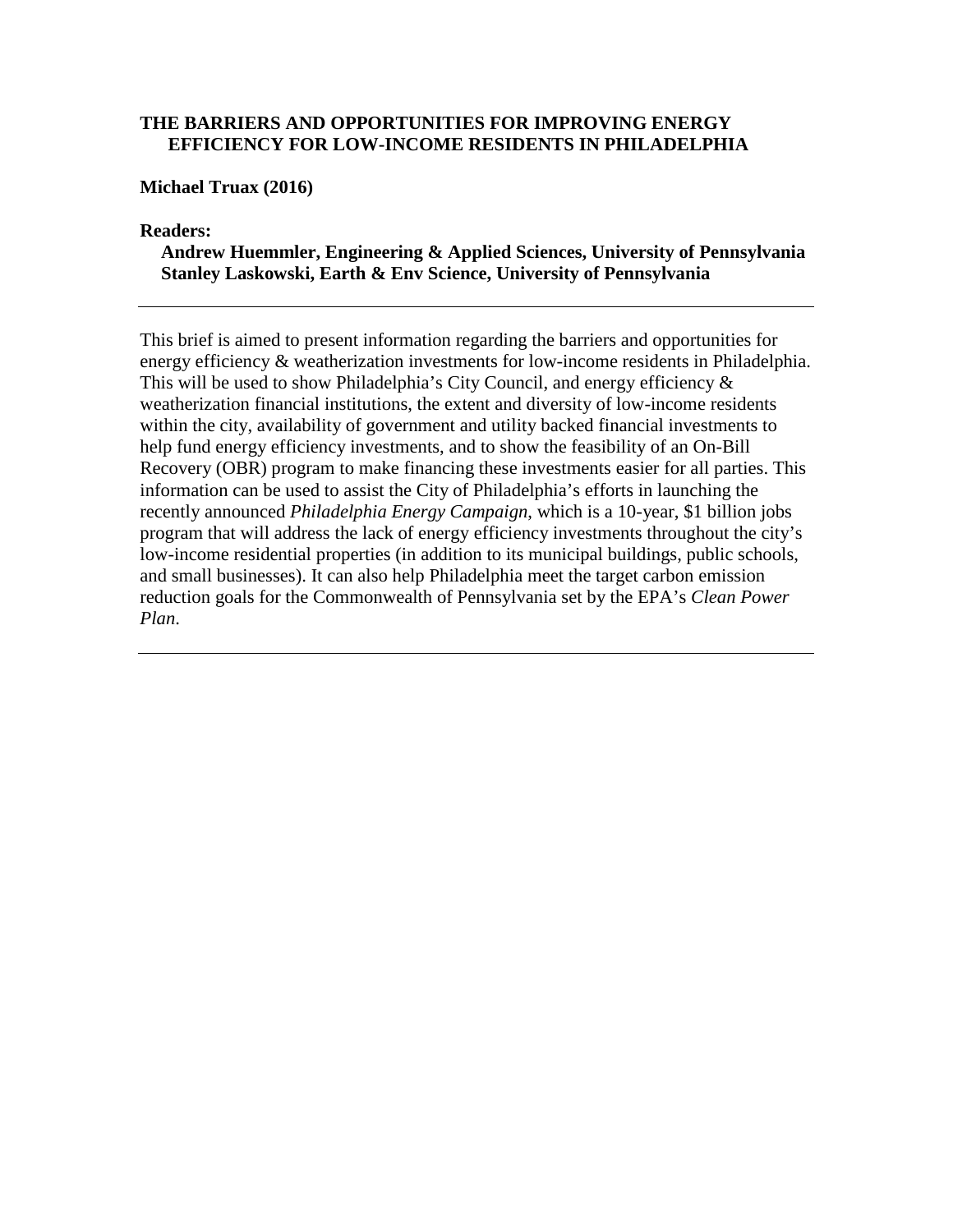#### **POTENTIALS AND LIMITATIONS OF UAV (UNMANNED AERIAL VEHICLE) APPLICATIONS IN ENVIRONMENTAL RESEARCH**

**Xin Wang (2016)**

**Readers:**

**Stan Laskowski, Earth and Env Science, University of Pennsylvania Jnaneshwar Das, Engineering & Applied Sci., University of Pennsylvania**

UAVs or drones are becoming popular among hobbyists as well as in the scientific community. Their distinctive advantages as a low-cost, lightweight, real-time, and highresolution imaging platform, make UAVs an attractive alternative to satellite and manned aircraft in collecting aerial data. In order to inform environmental scientists of the growing promise of UAVs and maximize their benefits, there is a need to study UAV applications across environmental areas. Understanding their potentials and limitations given state-of-the-art science and current policy environment, scientists can make the best use of this emerging monitoring tool.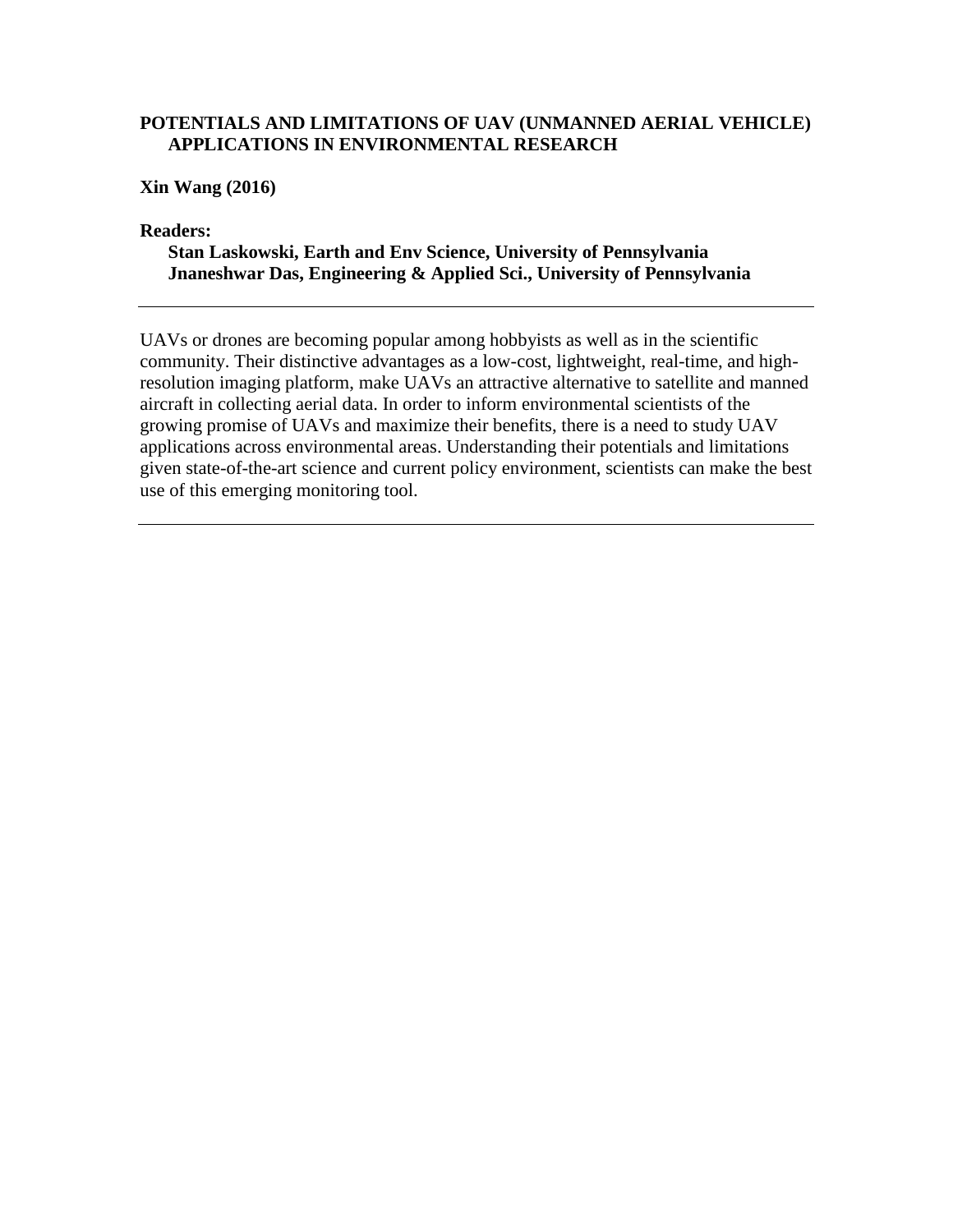#### **BROWNFIELDS: A MISSED OPPORTUNITY FOR SUSTAINABILITY**

#### **Adam Zebryk (2016)**

#### **Readers:**

#### **Stan Laskowski, Earth & Env Science, University of Pennsylvania Yvette Bordeaux, Earth & Env Science, University of Pennsylvania**

Businesses, communities, and builders are in need of property to construct homes, community gardens, and company offices. With this demand for continued expansion of construction, land is needed. Unfortunately, there is not enough viable open green space to construct these new projects. Part of this problem originates with the demand for new construction to occur in already developed areas. A sustainable solution to this problem is to develop these projects on Brownfield properties. A Brownfield is a property, expansion, redevelopment, or reuse which may be complicated by the presence or potential presence of a hazardous substance, pollutant, or contaminant. This research examines the risks and rewards associated with redeveloping Brownfield locations. Federal laws have made it advantageous for prospective buyers of these properties to gain economic benefits from redevelopment. Left unused, vacant Brownfield properties mark a missed opportunity for would be developers, communities, and businesses. However, there remain great liability risks while redeveloping Brownfields. Part of these risks come from the potential for increased toxic spills, exposures, and further contamination while undertaking the cleanup of hazardous substances. In fact, the Federal Brownfield law states that an entity will be liable if it aggravates or contributes to the existing contamination. Thus, in order to best evaluate a site, prospective purchasers need to perform a thorough independent risk assessment on a Brownfield property to know the types of toxic chemicals present as well as their quantities. Through this risk assessment the prospective Brownfield purchaser will be able to determine any human health exposure as well as potential uses for the proposed site. Prospective purchasers who fail to perform their due diligence, risk significant liability exposure. For this reason alone, performing an independent risk assessment is a worthwhile investment. Specifically, it helps insulate and evaluate liability exposure for prospective purchasers of Brownfields. In the end, in order to have sustainable redevelopment growth, prospective purchasers of Brownfields need to evaluate whether the economic advantages outweigh the liability risks.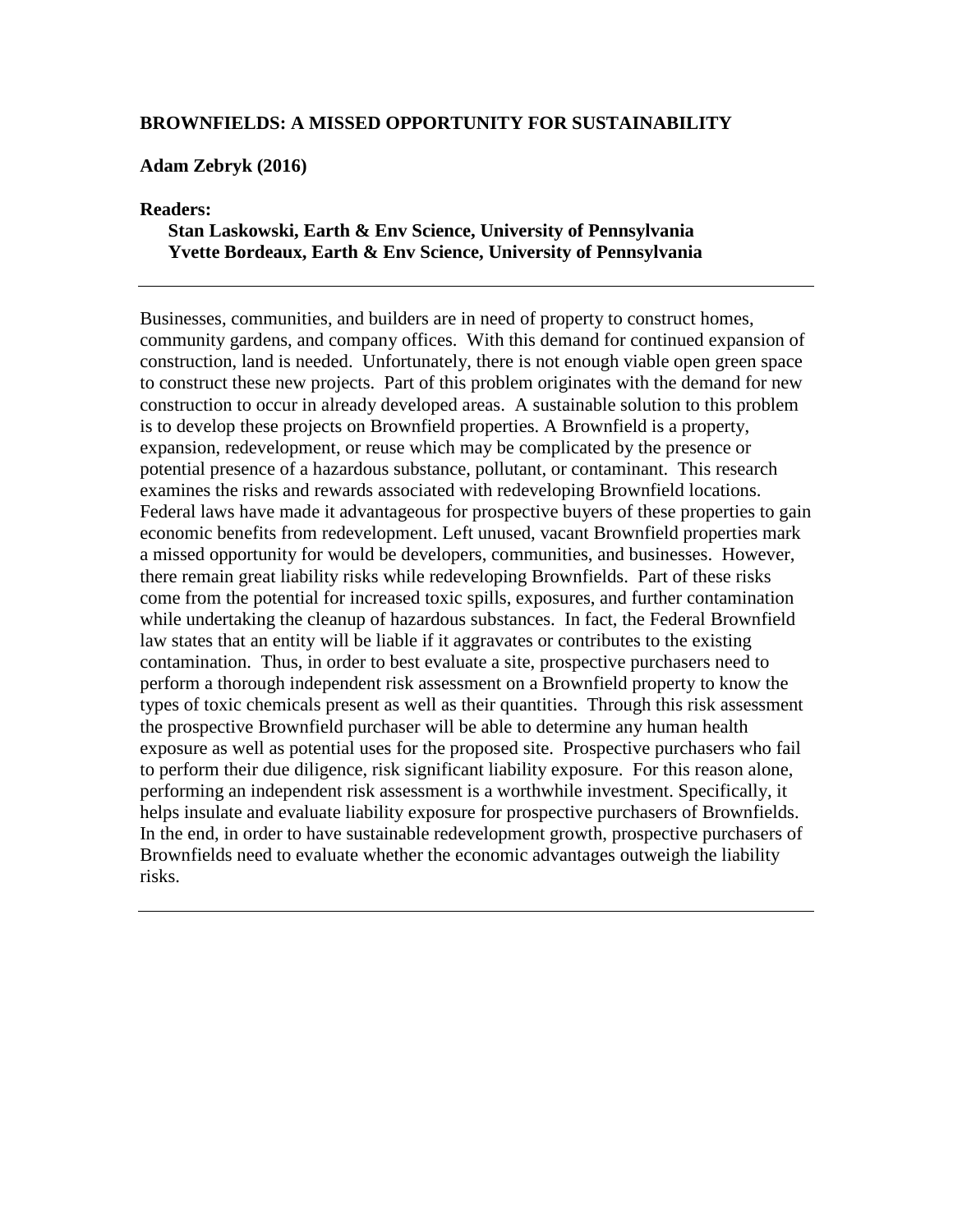#### **PROJECT FINANCE, EXPORT CREDITS AND THE ENVIRONMENT**

#### **Dongjoon Lim (2015)**

#### **Readers:**

#### **Yvette Bordeaux, PhD., Penn Earth & Env Science Yoojung Jang, The Export-Import Bank of Korea**

This study introduces the two sets of international environmental and social standards that serve as environmental risk management frameworks in project finance transactions: the Equator Principles and the OECD Common Approaches. Whereas the Equator Principles is generally adopted by private financial institutions, the Common Approaches is exclusively adopted by OECD export credit agencies (ECAs), public agencies that provide government-backed financial supports to national exporters. Although both standards have had success in encouraging financial institutions to develop and disclose policies for managing environmental risks and establish them as regularized standards in project finance markets, critics have pointed out its limitations. The paper explores the origins and the effectiveness of both standards and identifies three challenges to the current structures of the policies. First, critics have called for greater transparency around financial decisions and the environmental conditions attached to financial commitment. Second, many point out that adopting the frameworks have had limited impact on curtailing environmentally harmful projects such as large dams and coal-power plants. Third, critics have demanded recourse for local communities adversely affected by project finance transactions. The prospect of fundamental reform is pessimistic as aligning ECAs with global sustainability policy objectives may compromise their mandate to promote national export.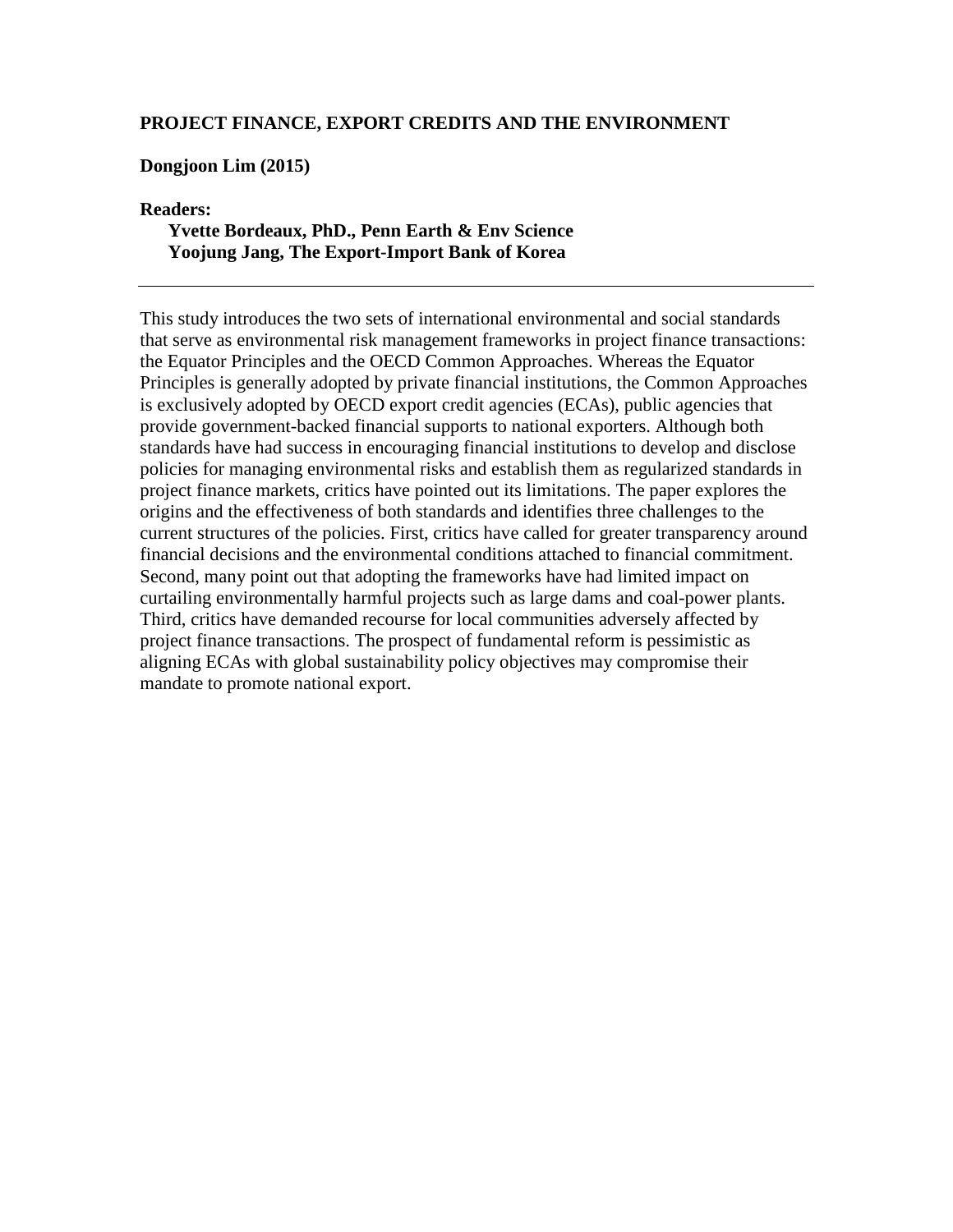#### **CRISIS AND RESOURCE CONFLICT: AN ANALYSIS OF ECONOMIC CRISIS AND INTERNATIONAL FRESHWATER RELATIONS**

**Samuel Scott (2015)**

**Readers: Michaël Aklin, Browne Center for International Politics, University of Pennsylvania Michael Kulik, Earth & Env Science, University of Pennsylvania**

This study was designed to look deeper into international relations over water resources. In particular, this study looks at how states interact with one another over water resources during times of economic crisis versus times of normalcy. Based on an idea called *signaling theory in international relations*, this piece sought to test whether or not state leaders were using international water relations as a means of proving to their constituents that they were actively defending the state's natural capital and thus could be trusted to lead the country. In other words, were threats and conflicts over water resources being used as a means of gaining political capital during times of crisis? Using the Transboundary Freshwater Dispute Database produced by researchers at Oregon State University a number of statistical regressions were run to determine the weight of these crises on freshwater relations combined with a number of independent variables to account for environmental and political considerations. Ultimately economic crisis indicators proved to be statistically insignificant influencers on water relations. However, it can be shown that states in certain types of crisis have, on average, slightly better water relations than states in times of normalcy. This study also confirmed previous scholarship, noting that environmental variables tend to be the largest indicator of freshwater conflict. Indicators like water stress, drought severity, and inter-annual variability had the largest impact in dictating how a state would behave with its neighbors over shared water resources.